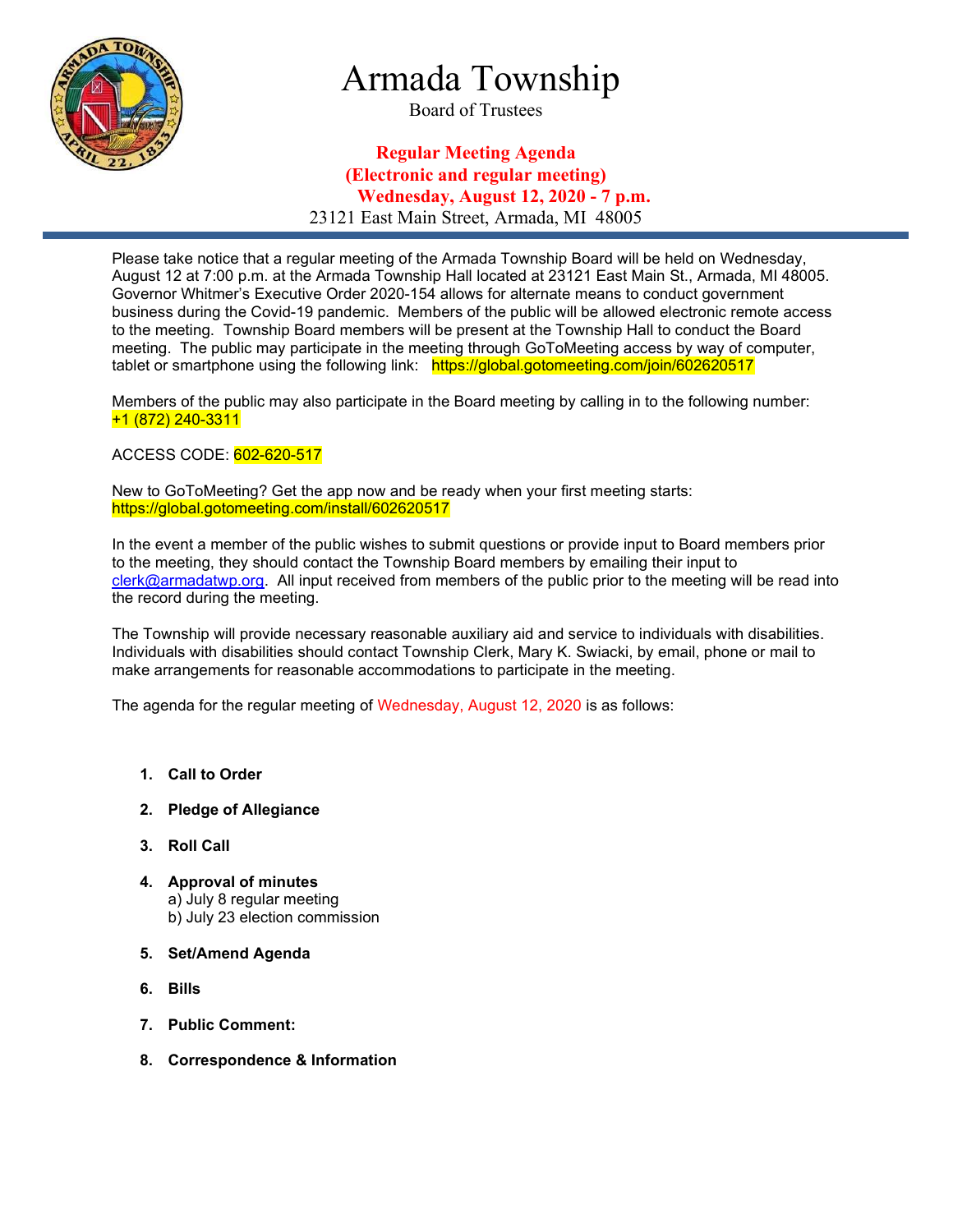

# Armada Township

Board of Trustees

### Regular Meeting Agenda (Electronic and regular meeting) Wednesday, August 12, 2020 - 7 p.m. 23121 East Main Street, Armada, MI 48005

9. Reports

- a) Fire Department
- b) Ordinance Official
- c) Planning Commission
- d) Building Department
- e) Macomb Agricultural P.D.R.
- f) Parks & Recreation
- g) Water/Sewer Update
- h) Macomb Orchard Trail
- i) Senior Center
- j) Treasurer

#### 10. Unfinished Business:

- a) Avid Construction Invoice for Park Pavilion
- b) Richmond Township letter of notification
- c) McKenna/Giffels-Webster transition

#### 11. New Business:

- a) Senior Center: Tablets
- b) Bordman Rd. Vacant Agent listing expiration
- c) Fire Dept: Full time hire Brandon Heath
- d) Fire Dept: MERS Adoption Agreement Addendum
- e) Fire Dept: Fire Gear for Part-time/paid on call
- f) Fire Dept: Plymovent vehicle exhaust extractor system Repair
- g) Fire Dept: Resolution No. 2020-49 Adopting Macomb County Hazard Mitigation Plan 2020-2025

#### 12. Public Comments: Board Members

- (a) Trustee Goetzinger
- (b) Trustee Nikkel
- (c) Treasurer Finlay
- (d) Clerk Swiacki
- (e) Supervisor Paterek

#### 13. Closed Session:

#### 14. Adjournment

Respectfully submitted,

#### Mary K. Swiacki Mary K. Swiacki, CMMC Armada Township Clerk 23121 Main Street Armada, MI 48005

 (586) 784-5200 clerk@armadatwp.org